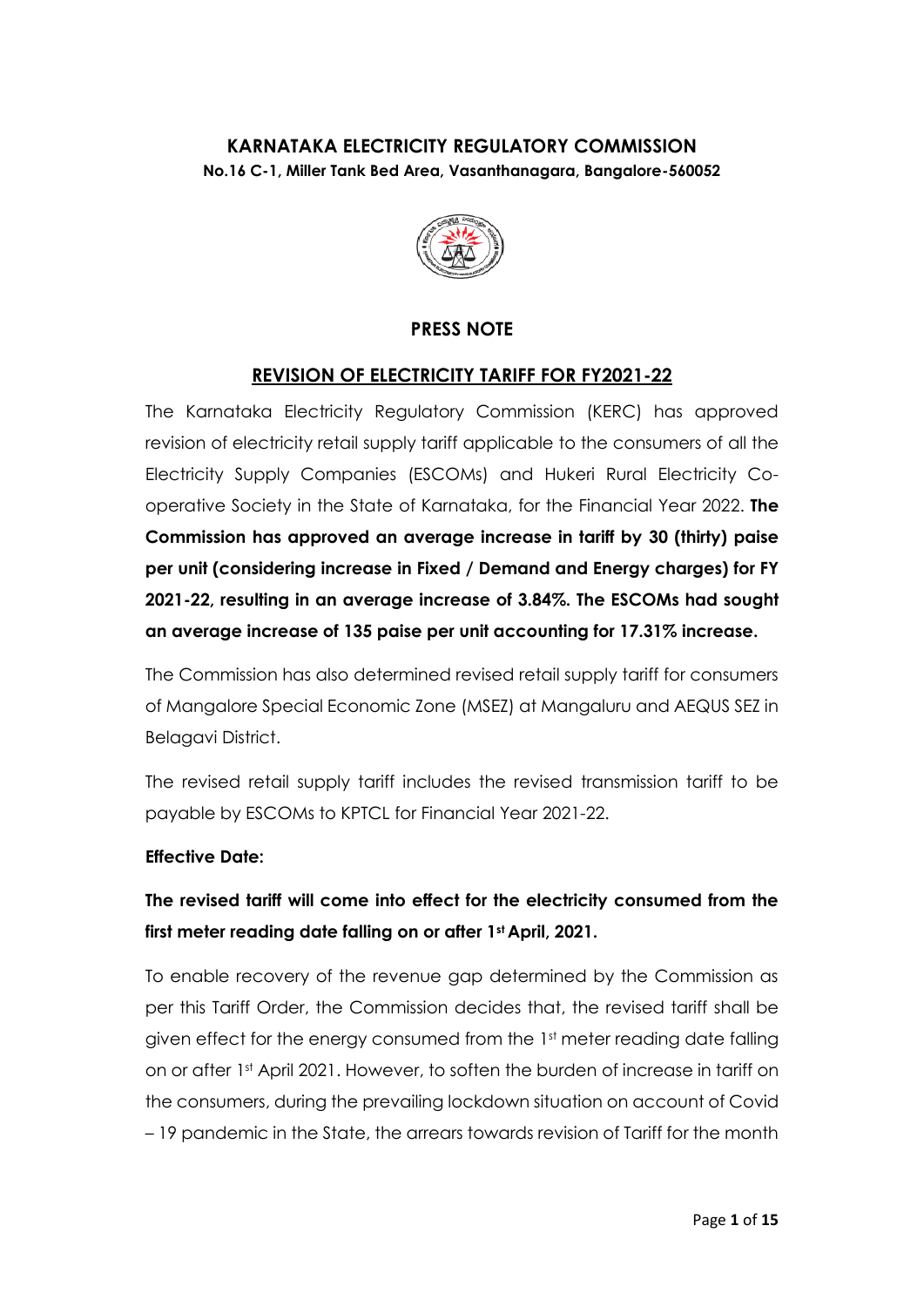of April 2021 and May, 2021 is ordered to be recovered during the month of October 2021 and November, 2021 respectively, without charging any interest.

### **Reasons for delay in pronouncing Tariff Order:**

The delay in pronouncement of Tariff Order 2021 is attributable to the following reasons:

- Election Code of Conduct coming into force in the State on account of Election to the two (2) State Assembly constituencies at Maski and Basavakalyan and one (1) Lok Sabha Constituency at Belgaum as notified by the Election Commission of India vide Notification No ECI/PN/28/2021 dated 23rd March, 2021.
- Election Code of Conduct coming into force in the State on account of announcement of Elections to the City Corporations, City Municipal Councils and Urban Local Bodies in Karnataka scheduled to be held on 27<sup>th</sup> April 2021, announced vide Notification dated 29<sup>th</sup> March, 2021 by the State Election Commission.
- Government of Karnataka issued guidelines vide the Notification No RD 158 TNR 2020 dated 26th April, 2021, Notification No RD 158 TNR 2020 dated 7<sup>th</sup> May 2021 and Notification No RD 158 TNR 2020 dated 21st May 2021, prohibiting working of certain offices / activities in the entire State up to 07.06.2021, to prevent the spread of Covid - 19 Pandemic, which hampered day to day work of the Commission.

#### **Reasons for Increase in Tariff:**

The increase in tariff is necessitated due to,

- Recovery of Regulatory Asset (RA) created as per the Orders of the Hon'ble Appellate Tribunal for Electricity (ATE) dated 05.10.2020 (5.46 Paise per unit).
- Regulatory Asset created by KERC in its Order dated 04.11.2020 due to the delayed issue of Tariff Order for FY21 in view of adverse financial situation prevailing among all the sectors of economy due to Covid-19 pandemic (11.89 Paise per unit).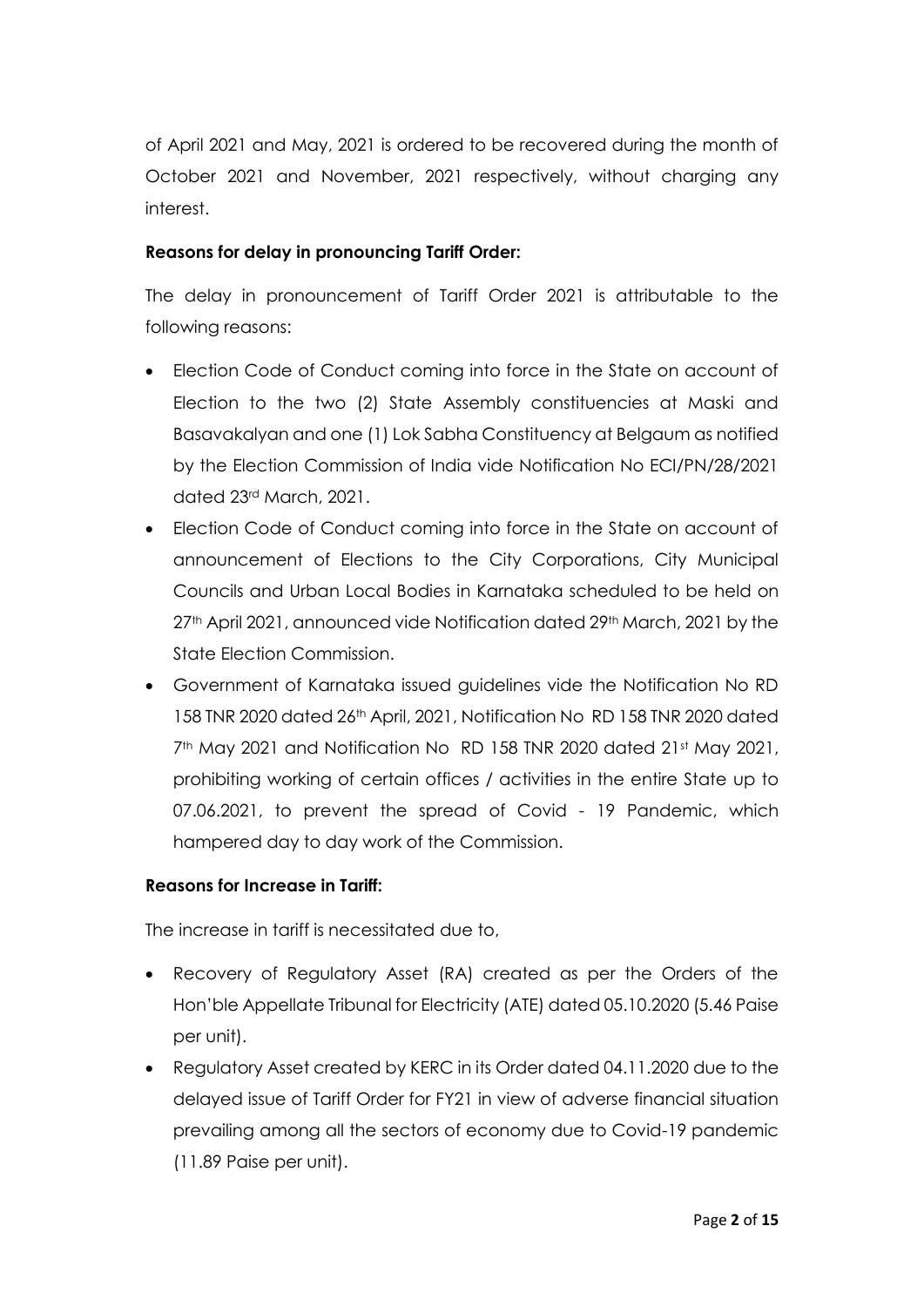- The remaining increase (12.64 Paise per unit) is towards overall increase in the operational costs of ESCOMs, which includes the approved revenue deficit as per APR for FY20 and also the increase in the cost of power purchase due to procurement of energy from new thermal stations and from Renewable energy sources to meet the demand.
- The input costs towards Operation & Maintenance and borrowings for capital expenditure are also increasing year on year.
- Hence, in order to enable the ESCOMs to carry on their business of supplying the electricity, which is the basic need of the Society, the increase in the tariff has become inevitable.

#### **Reasons for Regulatory Assets (RA):**

- a. The RA created as per the Orders of ATE dated 05.10.2020 is due to recovery of Tanir Bhavi claims along with carrying cost of Rs.1,657 Crores claimed by KPTCL, recoverable over a period of five years from FY21 to FY25 and FY26.
- b. During the FY 2020-21, due to the adverse financial situation prevailing among all the sectors of economy due to Covid-19 pandemic, the Commission has approved recovery of the revised tariff only for 5 months, and allowed the Regulatory Asset of Rs.1,443 Crores which would have been recovered as additional revenue towards revision from 1st April 2020 to 31st October 2020. It was ordered in the Tariff Order dated 04.11.2020 to recover this Regulatory Asset from the consumers in two equal installments during FY22 and FY23, to ensure that the consumers are not burdened due to adverse economic conditions prevailing due to the current Covid-19 pandemic situation.

#### **Total Revenue Gap for FY22**

The total revenue gap assessed for FY22 including the gap for FY20, the Regulatory Assets created during the FY20 due to the reasons explained above, is Rs. 1,819.38 Crores, which has to be recovered as revenue gap to be filled by tariff revision from 1st April 2021 to 31st March, 2022.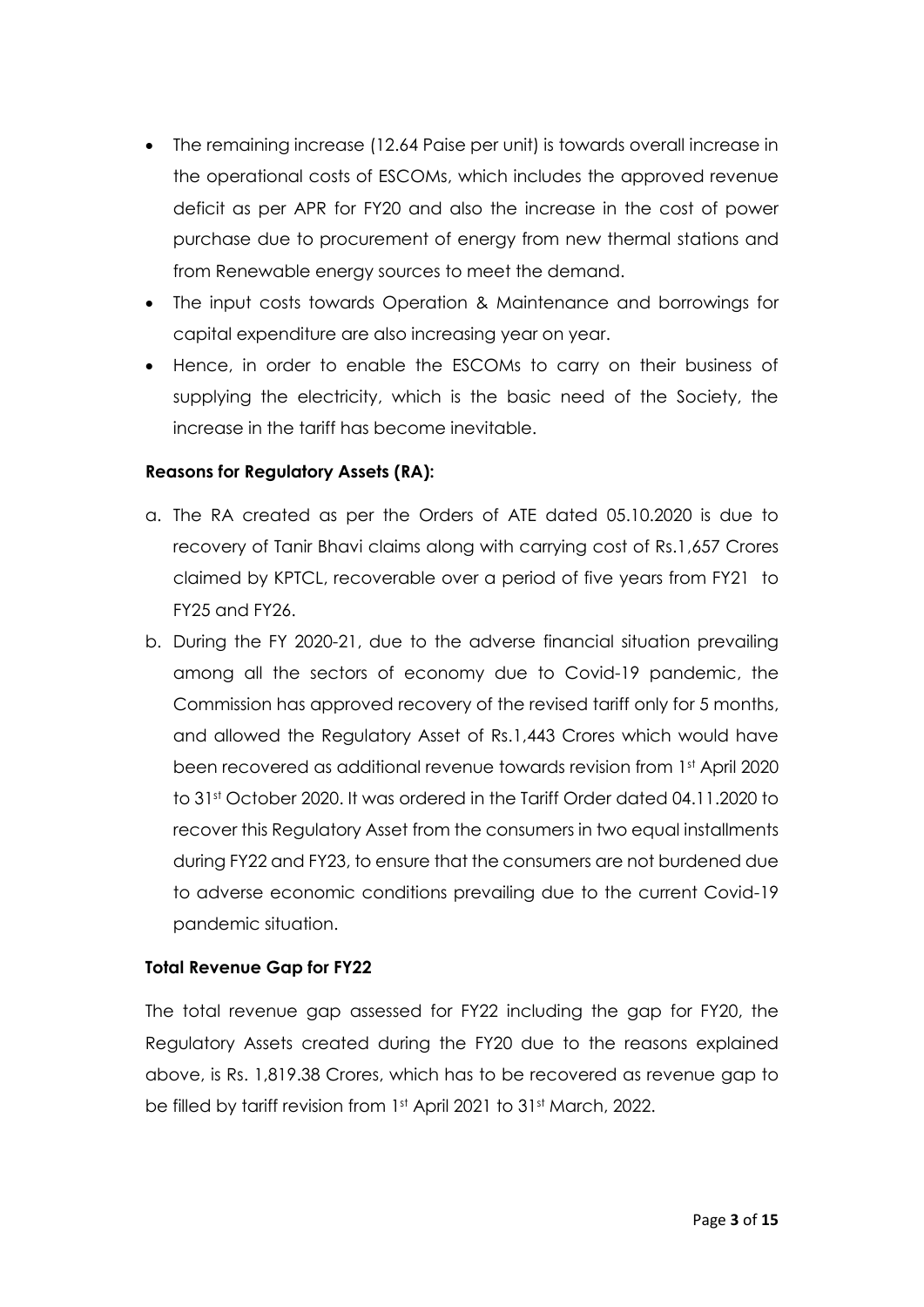#### **ESCOM's Proposal:**

| <b>ESCOM</b>  | Revenue<br>Gap<br>projected<br><b>Rs.Crores</b> | <b>Energy Sales</b><br>projected -<br>MU | Per Unit<br>Increase -<br>Paise | Existing<br>Revenue<br>projected<br><b>Rs.Crores</b> | Percentage<br>$Increase$ $%)$ |
|---------------|-------------------------------------------------|------------------------------------------|---------------------------------|------------------------------------------------------|-------------------------------|
| <b>BESCOM</b> | 3,556.65                                        | 25,616.08                                | 139                             | 20,905.72                                            | 17.01                         |
| <b>MESCOM</b> | 943.26                                          | 5,658.86                                 | 167                             | 4,176.35                                             | 22.59                         |
| <b>CESC</b>   | 1,005.01                                        | 6,947.74                                 | 145                             | 5,019.12                                             | 20.02                         |
| <b>HESCOM</b> | 974.77                                          | 11,762.58                                | 83                              | 8,915.95                                             | 10.93                         |
| <b>GESCOM</b> | 1,286.10                                        | 7,667.51                                 | 168                             | 5,843.49                                             | 22.01                         |
| Total         | 7,765.79                                        | 57,652.77                                | 135                             | 44,860.63                                            | 17.31                         |

The ESCOMs have sought a tariff hike ranging between 83 paise to 168 paise per unit, in respect of all categories of consumers. The ESCOM-wise increase proposed and the percentage increase in tariff is as follows:

#### **Uniform Tariff increase**

Since a uniform tariff is in vogue in the State, the Commission has approved uniform increase across all the ESCOMs and Hukeri RECS with a marginal differential increase in BESCOM area. The increase in the energy charges is 10 paise per unit and increase in fixed cost is ranging between Rs.10 to Rs.20 across all the categories except Bangalore Metro and Battery Charging Station for Electric Vehicles. The average increase in tariff (including the fixed charges) is 30 paise per unit, accounting for an overall increase in tariff by 3.84%.

As per the current tariff structure, the recovery of Fixed Charges (FC) from consumers is not commensurate with the actual fixed expenditure being incurred by the ESCOMs. Thus, a substantial part of the FC is being recovered through Energy Charges. The current level of recovery of fixed charges is only 33% and the remaining fixed charges are being recovered through energy charges. Hence, in order to ensure full recovery of FC, the Commission has decided to increase the FC gradually year on year. Accordingly, the Commission has approved a marginal increase in fixed charges in the range of Rs.10 to Rs.20 per kW/HP/kVA in respect of all category of installations. With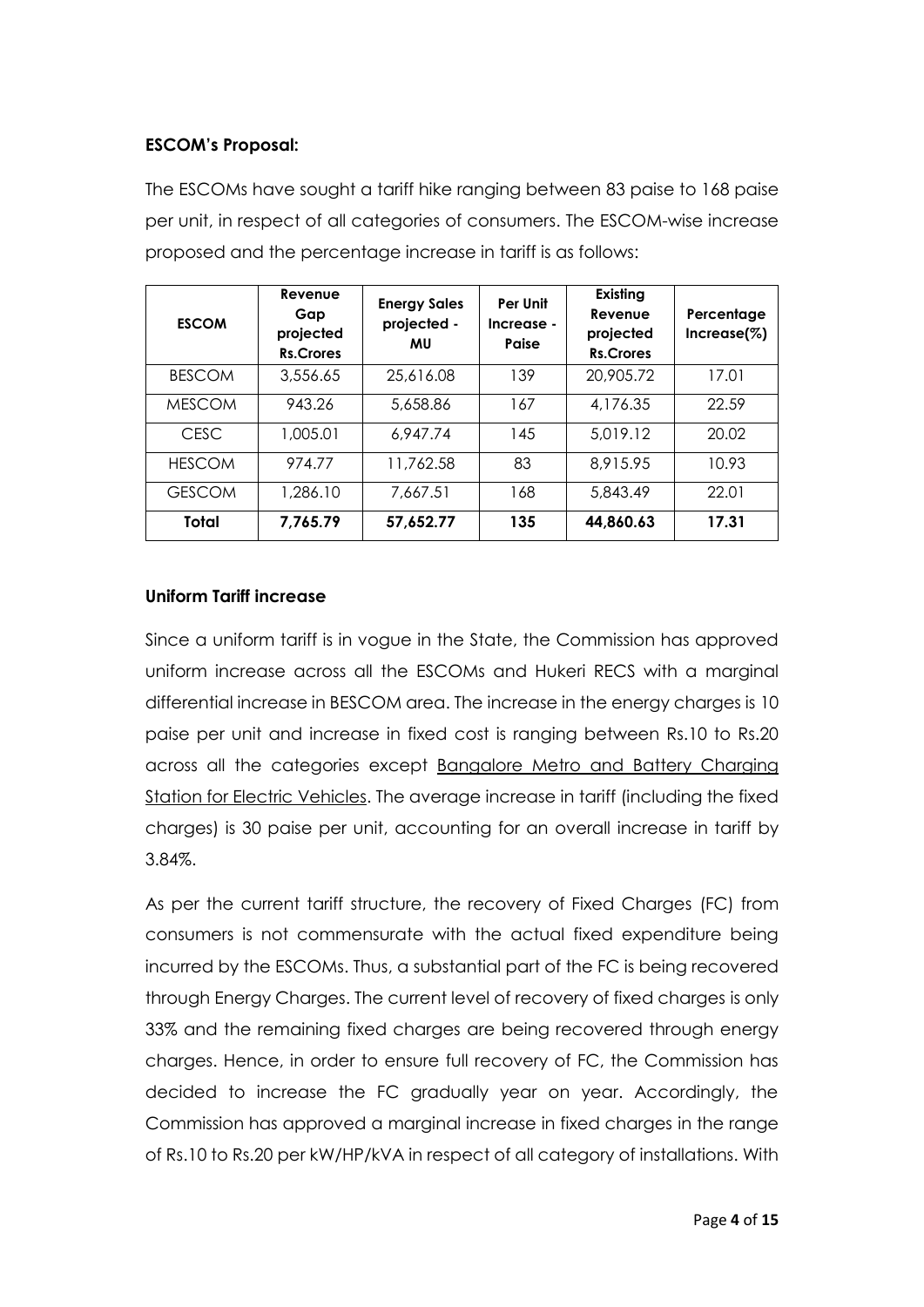this marginal increase in the FC, the recovery would be to the extent of 34.29%.

#### **Highlights of the new Tariff Order:**

#### **Removal of morning and evening Peak under ToD Tariff:**

To encourage increase consumption in HT installations, the penalty of Re.1 per unit, for usage of energy during morning peak between 6 am to 10 am was withdrawn in the Tariff Order 2020 and the same is continued.

With a view to make use of the available surplus power as projected by the ESCOMs and SLDC during the monsoon period, i.e., from **July to November** and to encourage HT consumers to consume more power during evening peak hours, the penalty of Re.1 levied for the use of power during the evening peak hours of 18.00 Hrs to 22.00 Hrs during the period from **July 2021 to November 2021** is withdrawn. The evening peak ToD for the **other months** in the financial year will be continued for the energy consumed during the evening peak hours of 18.00 Hrs to 22.00 Hrs and a penalty of Re.1 will be levied in the monthly bills issued from **December to June** as per the existing mechanism. Similarly, the rebate of Re.1 offered on the energy consumed during off peak period i.e., 22.00 Hrs to 06.00 Hrs from **July 2021 to November 2021** is withdrawn. The off-peak ToD for the other months in the financial year (**December to June**) will be continued for the energy consumed during the off-peak hours of 22.00 Hrs to 06.00 Hrs.

#### **The New Discounted Energy Rate Scheme**

In order to encourage increase in energy consumption over and above their base / normal consumption by the HT installations viz., Industries, Commercial, all Hospitals, all Educational Institutions, Universities, Hostels of all Educational Institutions, especially during the power surplus / monsoon /off season period of **July to December**, the Commission has approved the Special "Discounted Rate Scheme" in a financial year subject to conditions.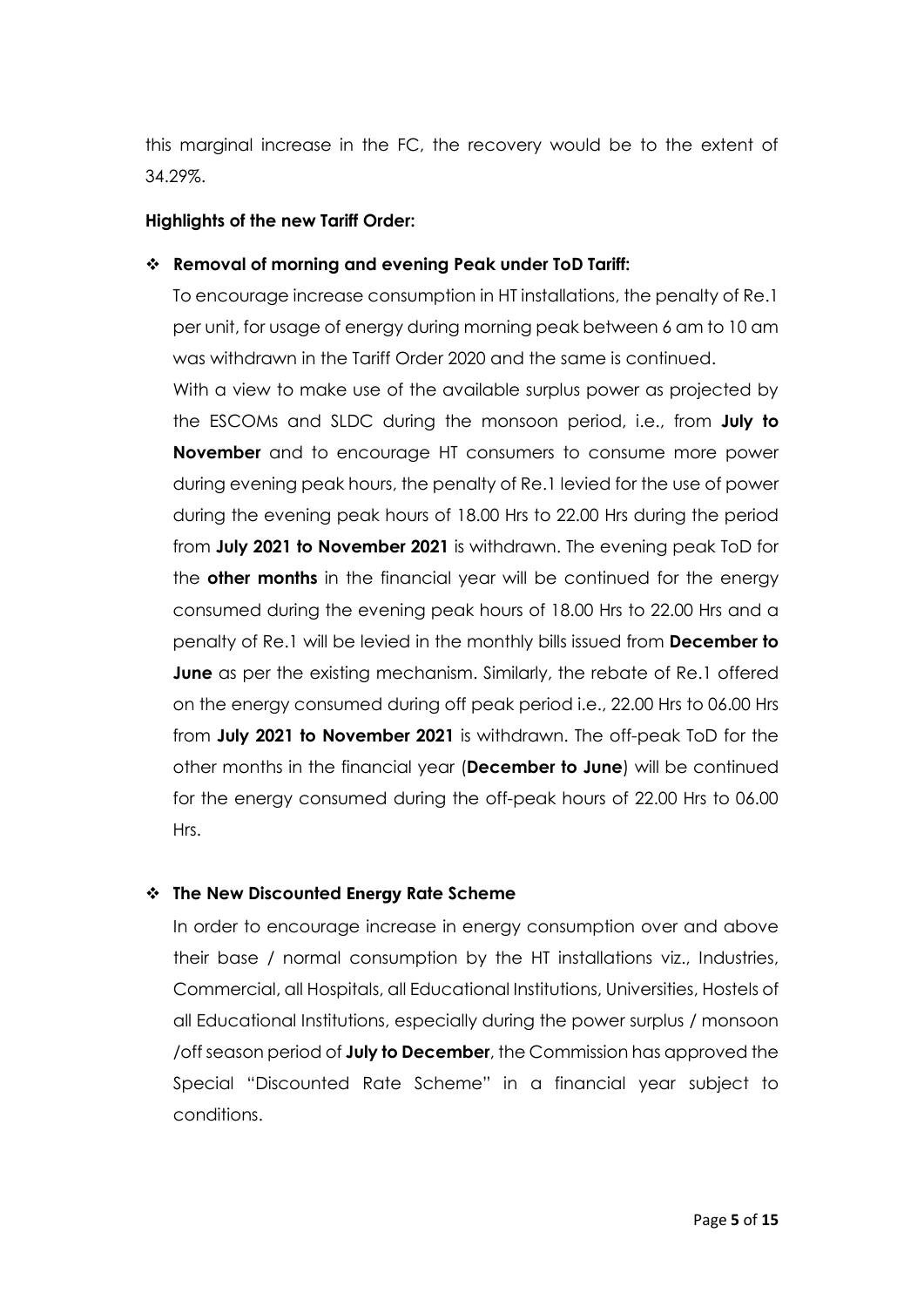During this power surplus / monsoon / off season, it is approved to sell surplus power at the rate of Rs.6 per unit in respect of the above HT installations over and above their base / normal consumption as on 01.04.2021.

#### **Increase in LT Power sanction threshold to 150 kW**

To enable Ease of Doing Business (EODB), the Commission, vide Gazette Notification No KERC/CoS/Tech/DDD/05/20-21/976, Bengaluru, dated 11.12.2020 has increased the threshold limit of availing power at 400 V, 50 cycles, 3-phase to 150 kW from the existing 50 kW limits. In this regard, the Commission has issued directions to the ESCOMs to service such LT installations availing electrical load between 50 kW to 150 kW at 400 V, 50 cycles, 3-phase, only by providing metering (including CTs) of accuracy class similar to that of the HT installations and strictly by providing the metering cubicle in line with the metering cubicles used for HT installations. Also, the Commission has determined fixed charges and the energy charges for the new load band of 50 kW to 150 kW to be serviced under LT category appropriately.

#### **Increase in the first slab of 30 units to 50 units for Domestic Tariff**

To encourage consumption by lower and middle-class domestic consumers, the first slab of 0-30 units (Lifeline consumption) has been increased to 0-50 units.

#### **Rebate for use of LED bulbs in Public Lighting**

To promote conservation of energy through use of LED bulbs in public lighting, the Commission is continuing the rebate of 105 paise per unit, for installing LED / Induction lamp lighting to streetlight installations by the urban and rural local bodies including BBMP.

## **Special Incentive Scheme for HT Consumers**

Special Incentive Scheme introduced in Tariff Order 2018, has been continued for FY22 for all the HT Consumers for usage of energy during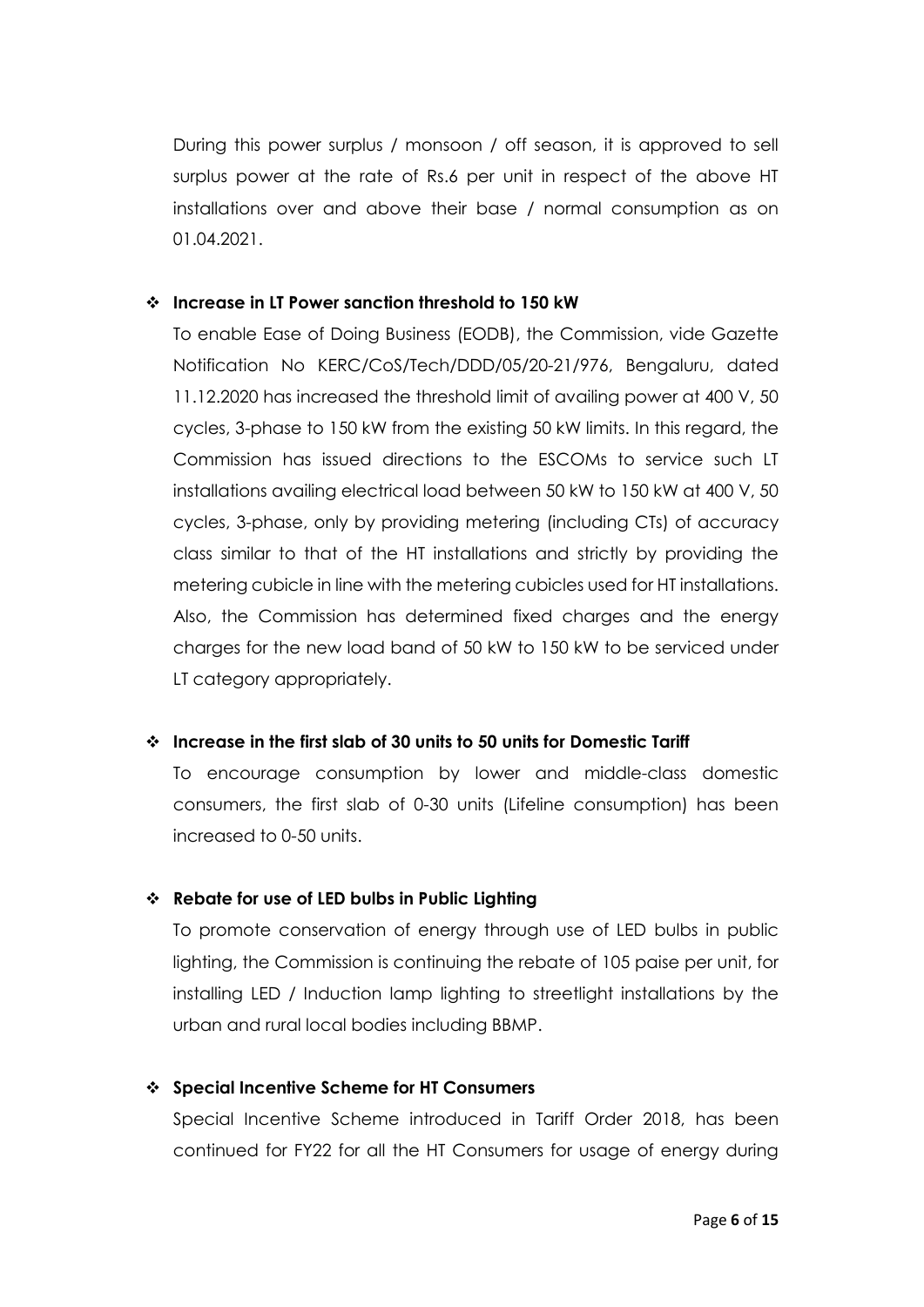10.00 Hrs to 18.00 Hrs by allowing an incentive of Re.1 per unit, over and above their base consumption and for the consumption during the night i.e., 22.00 Hrs to 6.00 Hrs an incentive of Rs.2 per unit is being allowed for all the units consumed. Penal charges of one Rupee per unit would be levied for the energy consumed during the evening peak hours between 18.00 Hrs to 22.00 Hrs as approved in Tariff Order 2021.

#### **No increase in Tariff to BMRCL**

To encourage the use of clean energy and reduction of carbon emission in the State and to encourage commuters to use public transport, the **Commission has not increased the tariff to BMRCL and approved to continue the existing concessional tariff of Rs.5.20 per unit** and has fixed the concessional tariff to Railway traction at Rs.6.55 per unit by increasing 10 paise per unit, round the clock without ToD tariff and Special incentive scheme.

- \* The Tariff for the Effluent Treatment Plants and the Sewerage Water Treatment Plant, located within the premises of the consumer installations, the tariff is continued to be billed under the respective category of installations.
- The Commission, considering the environmental and social benefits of processing solid waste, has continued LT and HT industrial tariff to Solid Waste processing plants located within the premises of the industries.
- $\cdot \cdot$  To ensure timely redressal of consumer grievances, the earlier directive to the ESCOMs, to conduct Consumer's Interaction meetings at every Sub-Division Office once in three months under the Chairmanship of either the Superintending Engineer of the jurisdictional circle or the Executive Engineer of the jurisdictional Division, the Commission has directed the ESCOMs to continue the same. In case of failure to conduct such meetings, the Commission will impose a penalty of upto one lakh rupees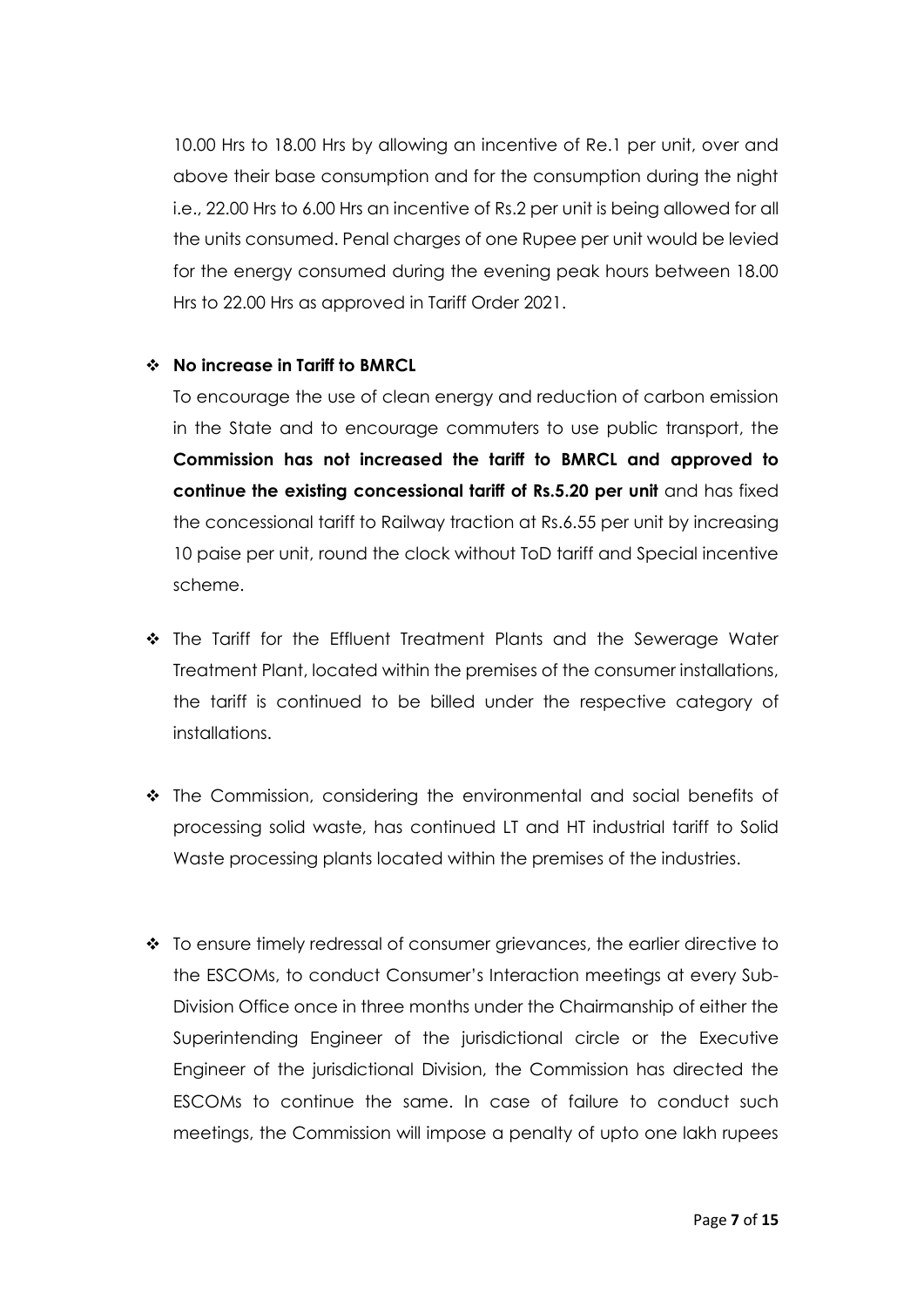per Sub-Division, payable by the concerned jurisdictional defaulting Officers.

#### **Concessional Tariff for Battery Charging Stations**

To encourage use of clean energy, the Commission has continued the new tariff category LT6(C) for Electric Vehicle Charging Stations, which was introduced in Tariff Order 2018, in view of issue of the "Electric Vehicle (EV) and Energy Storage Policy" of the Government of Karnataka, which envisages 100% Electric Mobility and promoting Electric Vehicles with the environmental concerns. This energy charge is applicable to both HT and LT categories. **In order to encourage the use of EV's, the existing concessional tariff of Rs.5 per unit has been continued without any increase for FY22**. As per the guidelines issued by the Government of India the benefit of concessional tariff is also extended to the battery swapping units which are exclusively used for charging and swapping of batteries used for Electric Vehicles.

## **Salient Features of Tariff Order 2021 issued for FY22:**

#### **Domestic Consumers:**

For the domestic consumers, installations of Government / Charitable Educational Institutions and hospitals in BESCOM (BBMP & the other Municipal Corporation areas), the increase in energy charges across the State is 10 paise per unit. The energy charges for the monthly consumption of 0 - 50 units (earlier 0 - 30 units) is increased from Rs. 4.00 per unit to Rs.4.10 per unit and for consumption between 51 to 100 units (earlier 31 to 100 units), the tariff is increased from Rs.5.45 per unit to Rs.5.55 per unit. The tariff for monthly consumption of 101-200 units is increased from Rs.7.00 to Rs.7.10 per unit. The tariff for monthly consumption of above 200 units is increased from Rs.8.05 to Rs.8.15 per unit.

For the domestic consumers in rural areas of BESCOM (under Village Panchayat), the tariff for monthly consumption of up to 50 units (earlier up to 30 units) is increased from Rs.3.90 per unit to Rs.4.00 per unit and for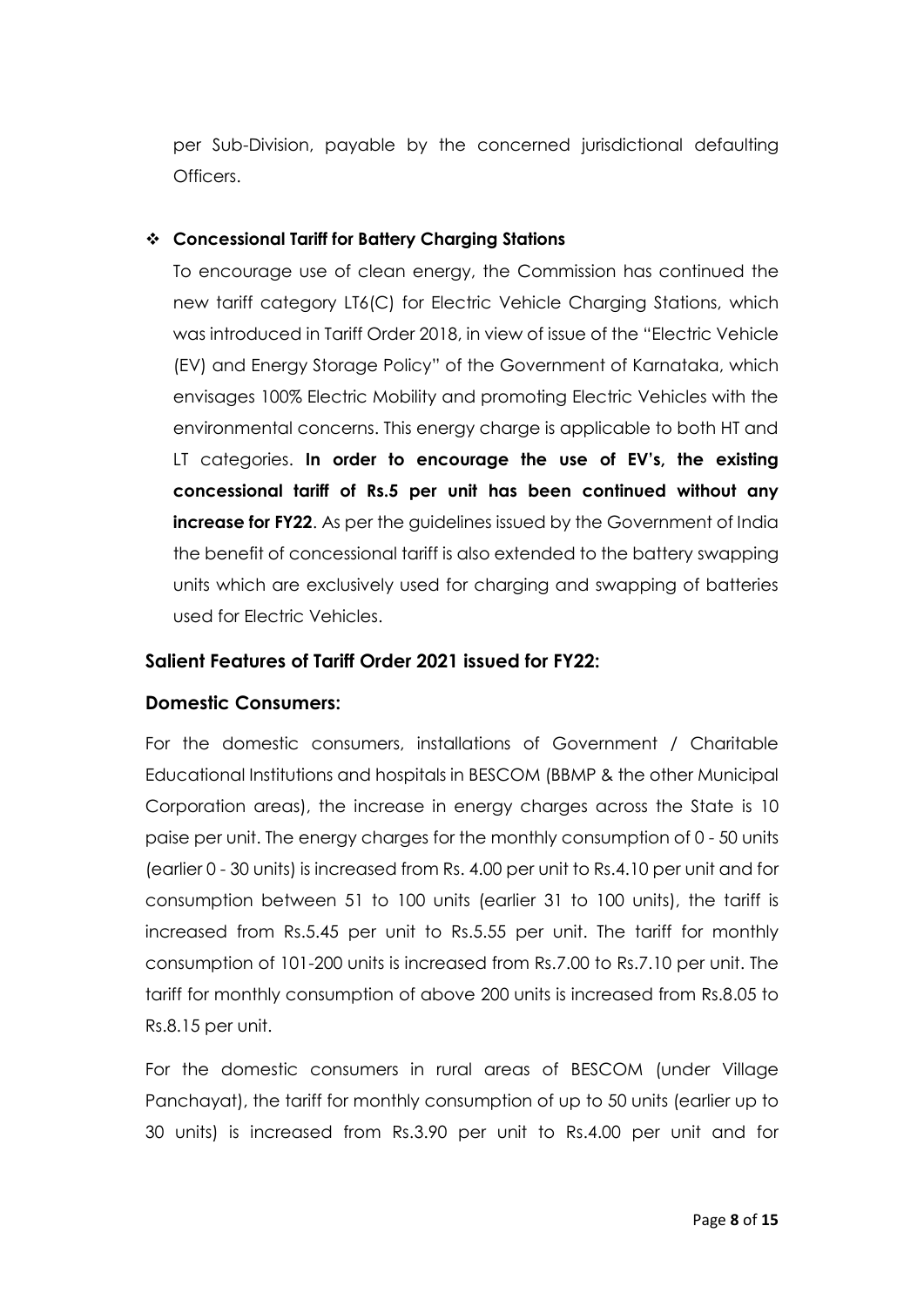consumption between 51 to 100 units (earlier 31 to 100 units) the tariff is increased from Rs.5.15 per unit to Rs.5.25 per unit. The tariff for monthly consumption of 101-200 units is increased from Rs.6.70 to Rs.6.80 per unit. The tariff for monthly consumption of above 200 units is increased from Rs.7.55 to Rs.7.65 per unit.

For the domestic consumers in areas coming under Municipal Corporations and Urban Local bodies of other ESCOMs, the tariff for monthly consumption of up to 50 units (earlier up to 30 units) is increased from Rs.3.95 per unit to Rs.4.05 per unit and for consumption between 51 units to 100 units (earlier 31 to 100 units), the tariff is increased from Rs.5.45 per unit to Rs.5.55 per unit. The tariff for monthly consumption of 101-200 units is increased from Rs.7.00 to Rs.7.10 per unit. The tariff for monthly consumption of above 200 units is increased from Rs.8.05 to Rs.8.15 per unit.

For the domestic consumers in village panchayat areas of other ESCOMs, the tariff for monthly consumption of up to 50 units (earlier 30 units) is increased from Rs.3.85 per unit to Rs.3.95 per unit and for consumption between 51 to 100 units (earlier 31 to 100 units), the tariff is increased from Rs.5.15 per unit to Rs.5.25 per unit. The tariff for monthly consumption of 101-200 units is increased from Rs.6.70 to Rs.6.80 per unit. The tariff for monthly consumption of above 200 units is increased from Rs.7.55 to Rs.7.65 per unit**.**

## **Industrial Consumers:**

The increase in the tariff for LT Industrial consumers across the State is 10 paise per unit. The revised rates for **LT industrial users in BBMP & Other Municipal Corporation areas of BESCOM** will be Rs.6.00 per unit (existing rate of Rs.5.90) for the first 500 units of monthly consumption and Rs.7.30 per unit (existing rate of Rs. 7.20) for consumption above 500 units.

The revised rates for **LT industrial users in other areas of BESCOM** will be Rs.5.70 per unit (existing rate of Rs. 5.60) for the first 500 units of monthly consumption and Rs.6.65 per unit (existing rate of Rs. 6.55) for consumption from 501 to 1000 units and Rs.6.95 per unit (existing rate Rs.6.85) for consumption above 1000 units.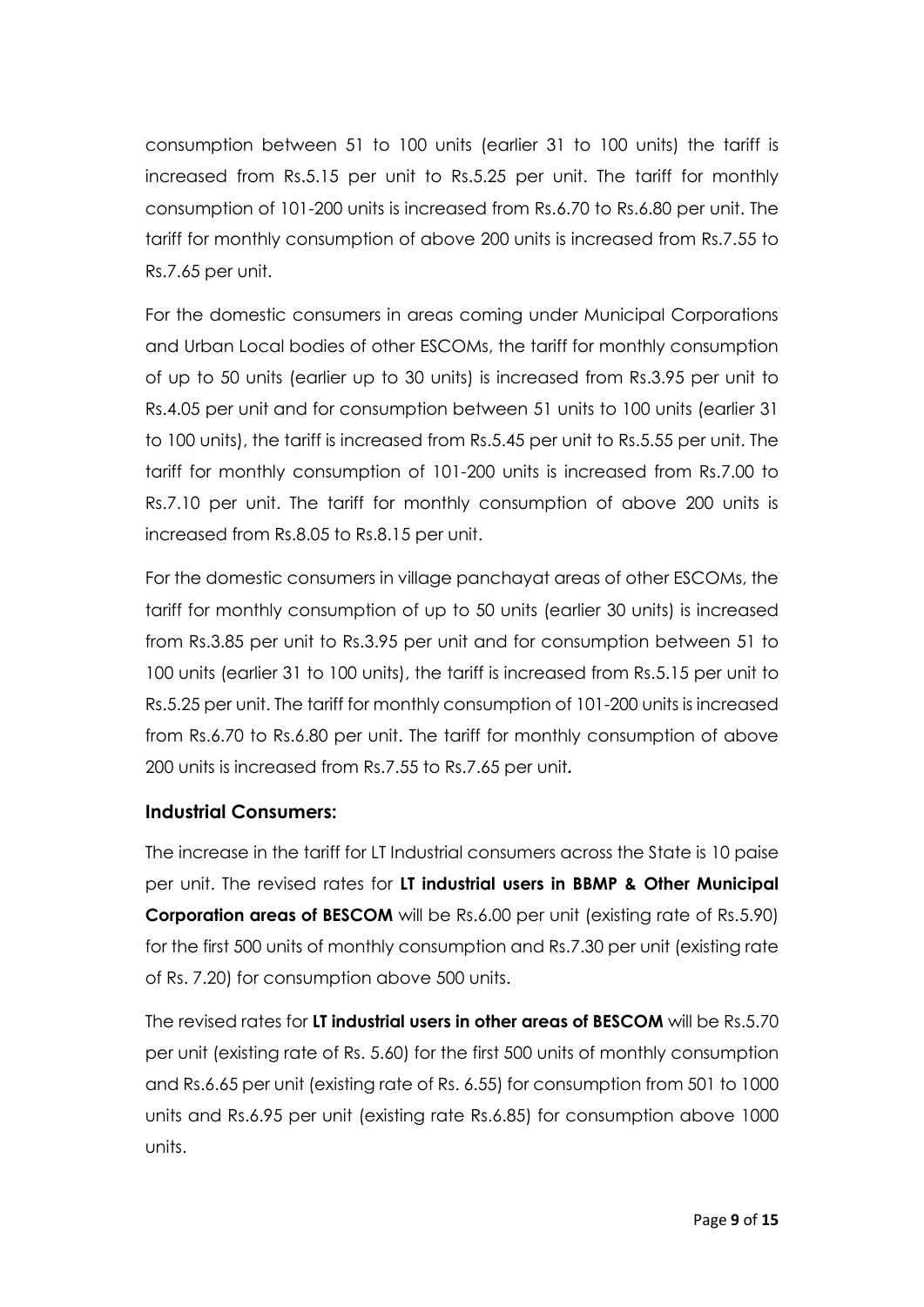For **LT Industrial users in Municipal areas of other ESCOMs**, the new rates will be Rs.5.80 per unit (existing rate Rs.5.70) for the first 500 units of monthly consumption, Rs.6.80 per unit (existing rate Rs.6.70) for consumption from 501 to 1000 units and Rs.7.10 per unit (existing rate Rs.7.00) for consumption above 1000 units.

For **LT Industrial users in all other areas of ESCOMs**, the new rates will be Rs.5.70 per unit (existing rate Rs.5.60) for the first 500 units of monthly consumption, Rs.6.65 per unit (existing rate Rs.6.55) for consumption from 501 to 1000 units and Rs.6.95 per unit (existing rate Rs.6.85) for consumption above 1000 units.

For the **HT Industrial** users across the State, the increase in tariff is 10 paise per unit. For **HT Industrial users in BBMP and other Municipal Corporation areas of BESCOM**, the new tariff will be Rs.7.45 per unit (existing rate Rs.7.35) for the first one lakh units of monthly consumption and Rs.7.75 per unit (existing rate Rs.7.65) for consumption beyond one lakh units.

For the **HT Industrial users in all other areas of BESCOM** the new tariff will be Rs.7.35 per unit (existing rate Rs.7.25) for the first one lakh units of monthly consumption and Rs.7.55 per unit (existing rate Rs.7.45) for consumption beyond one lakh units.

For the **HT Industrial users in all areas of other ESCOMs**, the new tariff will be Rs.7.30 per unit (existing rate Rs.7.20) for the first one lakh units of monthly consumption and Rs.7.55 per unit (existing rate Rs.7.45) for consumption beyond one lakh units.

## **Commercial Consumers:**

For **LT commercial category** users, the increase in tariff across the State is 10 paise per unit. The new tariff in urban local body areas including BBMP and City Municipal Corporation areas in all ESCOMs will be Rs.8.35 per unit (existing rate Rs.8.25) for the first 50 units of monthly consumption and Rs.9.35 per unit (existing rate of Rs.9.25) for consumption beyond 50 units. In the rural areas, the new rates will be Rs.7.85 per unit for the first 50 units of monthly consumption (existing rate Rs.7.75) and Rs.8.85 per unit (existing rate Rs.8.75) for consumption beyond 50 units.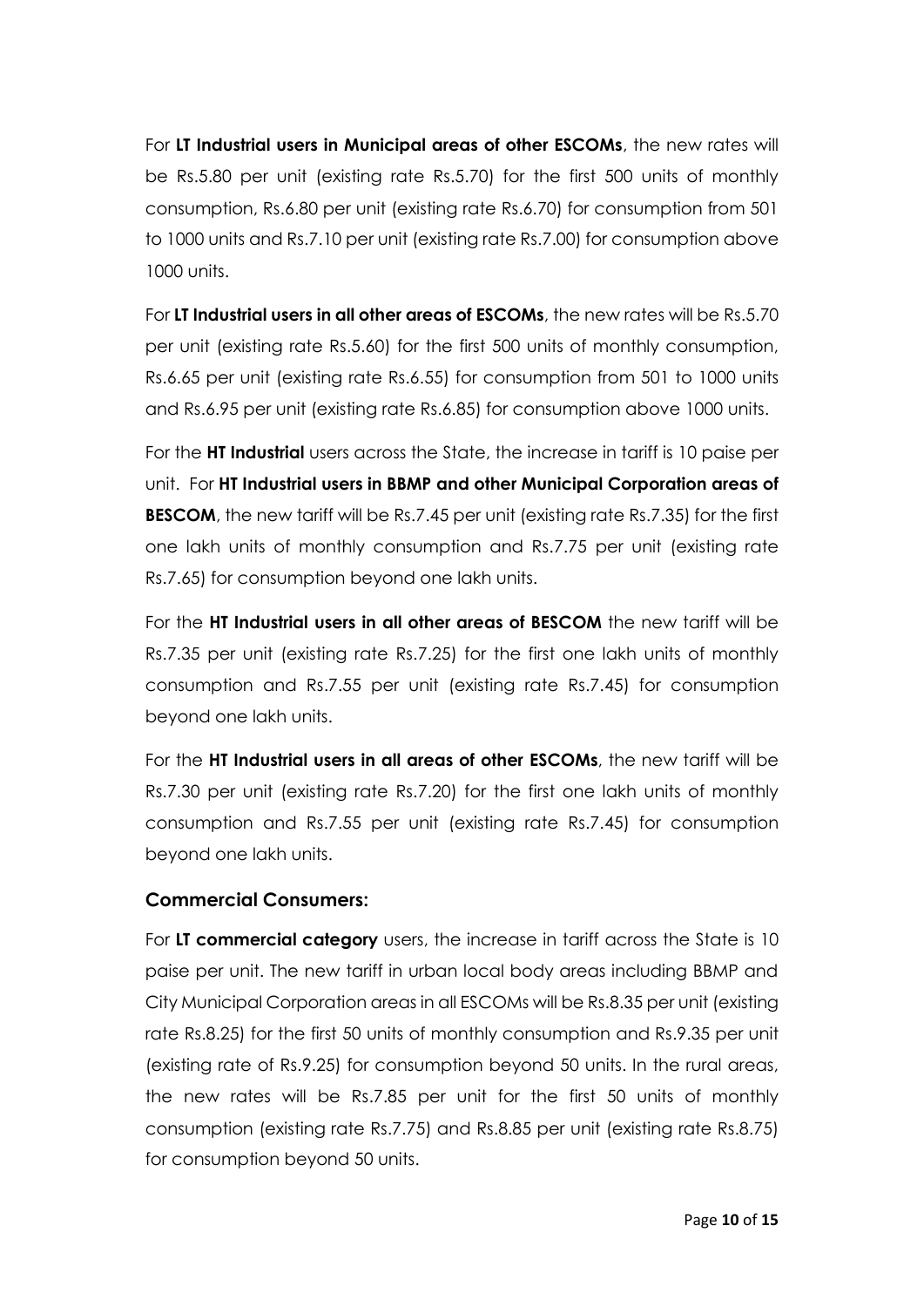For the **HT Commercial users in BESCOM** area, the increase in tariff is 10 paise per unit. The new tariff in BBMP, City Municipal Corporation areas of BESCOM will be Rs.9.25 per unit (existing rate of Rs.9.15) for the first two lakh units of monthly consumption and Rs.9.35 per unit (existing rate of Rs.9.25) for consumption beyond two lakh units.

For the **HT Commercial users in all other areas of BESCOM**, the increase in tariff is 10 paise per unit. The new tariff will be Rs.9.05 per unit (existing rate Rs.8.95 per unit) for the first two lakh units of monthly consumption and Rs.9.15 per unit (existing rate Rs.9.05 per unit) for consumption beyond two lakh units.

For the **HT Commercial users in all areas of other ESCOMs**, the increase in tariff is 10 paise per unit. The new tariff will be Rs.9.00 per unit (existing rate of Rs.8.90 per unit) for the first two lakh units of monthly consumption and Rs.9.10 per unit (existing rate of Rs.9.00 per unit) for consumption beyond two lakh units.

# **Water Supply and Public Lighting:**

The Commission has increased the tariff for LT water supply installations by 10 paise per unit only from the existing rate of Rs.4.85 per unit to Rs.4.95 per unit. The rate for HT water supply installations is also increased by 10 paise per unit from Rs.5.45 per unit to Rs.5.55 per unit.

# **Concessional Tariff for Streetlight Installations with LED / Induction Lamps:**

The Commission has continued to allow a rebate of 105 paise for installing LED / Induction lamp lighting for streetlight installations by the urban and rural local bodies including BBMP. The promotional tariff is revised from Rs.5.50 per unit to Rs.5.60 per unit in BESCOM area and Rs.5.45 per unit to Rs.5.55 per unit in other ESCOM's area.

For Installations without the use of LED lamps, the revised tariff payable is Rs.6.65 (existing tariff Rs.6.55 per unit) in BESCOM area and is Rs.6.60 (existing tariff Rs.6.50 per unit) in other ESCOMs area.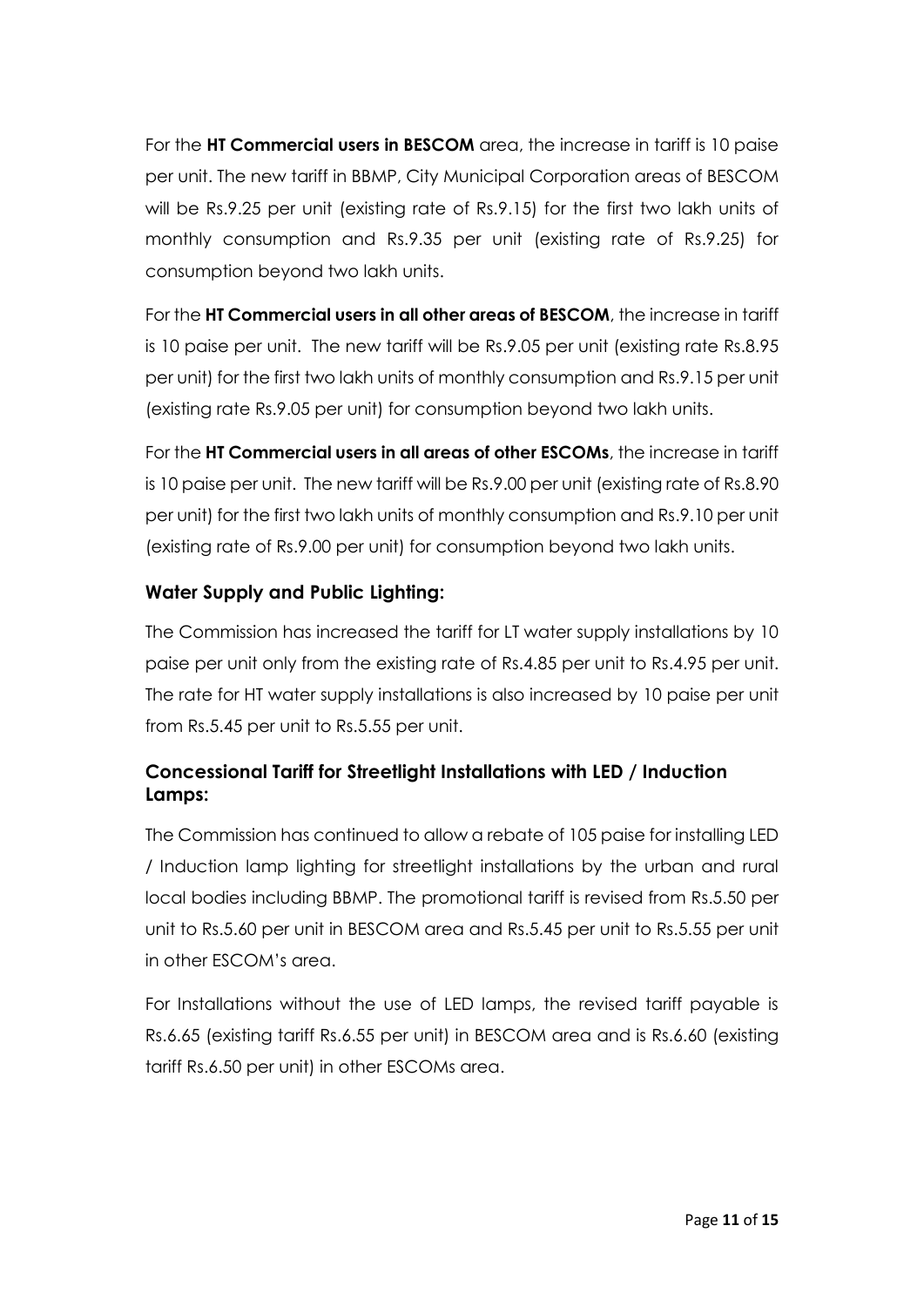#### **Educational Institutions and Hospitals:**

The Commission has increased the tariff by 10 paise per unit across the State for private educational institutions and private hospitals in the LT category. **The revised LT tariff in BBMP, Municipal Corporation and Urban Local Body areas of BESCOM** is fixed at Rs.7.30 per unit (existing rate Rs.7.20) for the first 200 units of monthly consumption and Rs.8.55 per unit (existing rate Rs.8.45), for consumption beyond 200 units. **In other areas**, the revised tariff is Rs.6.75 per unit (existing rate Rs.6.65) for the first 200 units of monthly consumption and Rs.8.00 per unit (existing rate Rs.7.90), for consumption beyond 200 units.

The revised **LT tariff for Private Educational Institutions in Municipal Corporation and Urban Local Body areas of other ESCOMs** is fixed at Rs.7.25 per unit (existing rate Rs.7.15) for the first 200 units and Rs.8.50 per unit (existing rate Rs.8.40) for consumption beyond 200 units. **In other areas**, the revised tariff is Rs.6.70 per unit (existing rate Rs.6.60) for the first 200 units and Rs.7.95 per unit (existing rate Rs.7.85) for consumption beyond 200 units.

The revised **HT tariff for Government hospitals and hospitals run by charitable institutions as well as educational institutions belonging to Government and aided institutions in BESCOM** area is Rs.7.20 per unit (existing rate Rs.7.10) for the first one lakh units and Rs.7.60 per unit (existing rate Rs.7.50) for consumption beyond one lakh units. **In other ESCOMs areas**, the revised tariff is Rs.7.15 per unit (existing rate Rs.7.05) for the first one lakh units and Rs.7.55 per unit (existing rate Rs.7.45) for consumption beyond one lakh units.

The revised **HT tariff for Private Educational Institutions and Private Hospitals in BESCOM** area is Rs.8.20 per unit (existing rate Rs.8.10) for the first one lakh units and Rs.8.60 per unit (existing rate Rs.8.50) for consumption beyond one lakh units. **In other ESCOMs areas**, the revised tariff is Rs.8.15 per unit (existing rate Rs.8.05) for the first one lakh units and Rs.8.55 per unit (existing rate Rs.8.45) for consumption beyond one lakh units.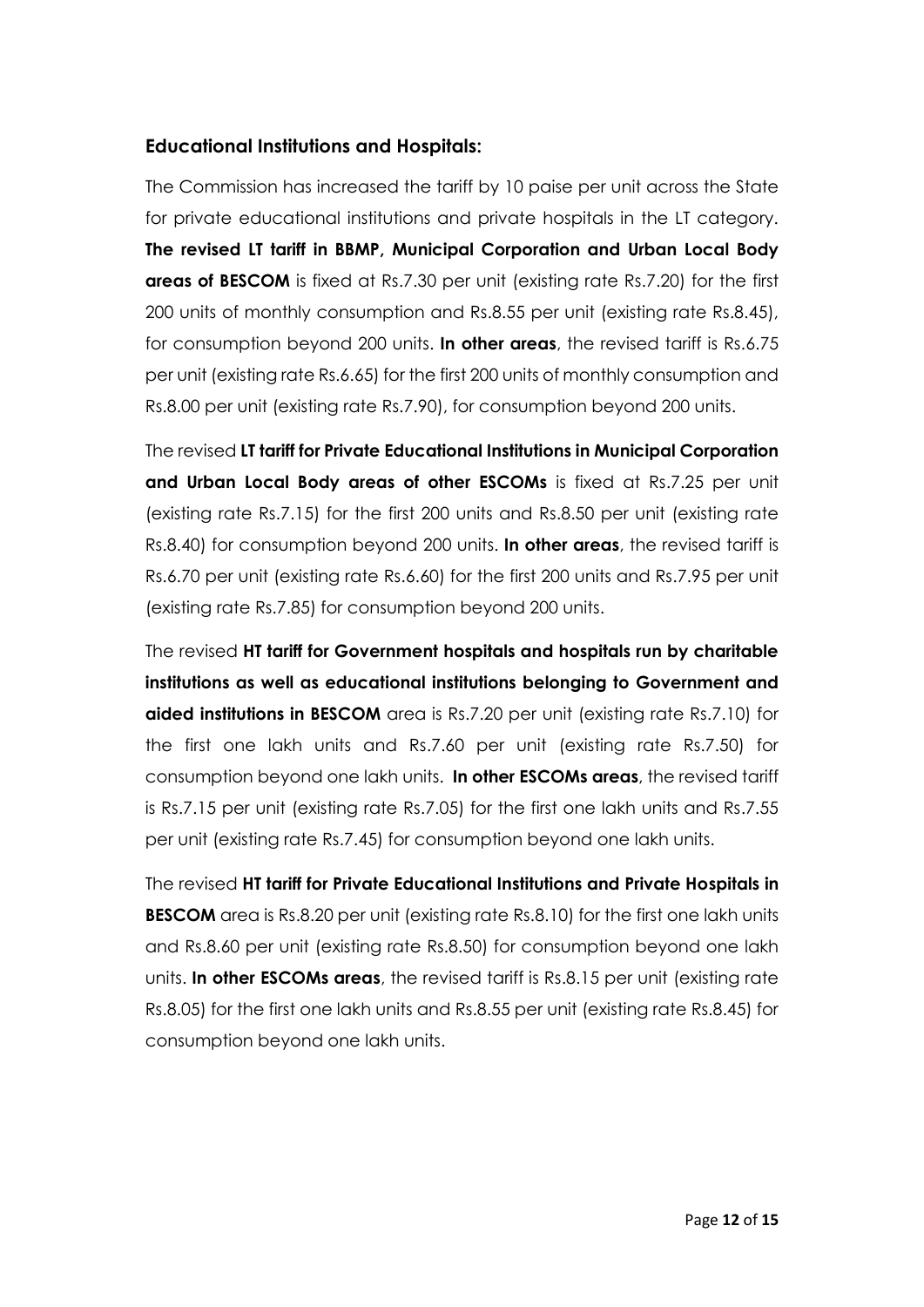## **Green Tariff:**

The Commission continues to promote purchase and use of energy from Renewable Sources, Green Tariff at 50 paise per unit over and above the applicable Tariff for HT Industries & HT Commercial Consumers at their option.

## **Government Subsidy:**

The estimated amount of subsidy to be paid to the ESCOMs and the Hukeri RECS by the Government towards free supply of electricity to 30.65 lakhs IP sets up to and inclusive of 10 HP, and 26.88 lakh Bhagya Jyothi / Kutira Jyothi households is Rs.13,071.73 Crores for 2021-22 as against Rs. 12,911.38 Crores for 2020-21. The estimated consumption of IP Sets is 21,551.50 MU (37.38% of total sales) and that of Bhagya Jyothi / Kutira Jyothi Consumers for FY22 is 745.91 MU (Total subsidized consumption is 22,297.41 Million Unit (MU).

## **Annual Revenue Requirement (ARR) of ESCOMs for FY22:**

The Commission, in accordance with the principles under the Multi-Year Tariff (MYT) Regulations has determined the revised Annual Revenue Requirement (ARR) for FY22. The Commission has also taken up the Annual Performance Review (APR) of all the Licensees for FY20 and the deficit thereon has been factored in the ARR for FY22.

On a detailed review of the Tariff Applications of the ESCOMs for the Financial Year 2021-22, the KERC has approved an overall expenditure (ARR) of Rs.49,218.18 Crores collectively for all the ESCOMs, which would be selling 60,645.95 MU (excluding Transmission loss of 2.978% & Distribution losses of 11.29 %, FY22) to the consumers, during FY22. The ESCOMs will procure 70,852.521 MU for this purpose during FY22. The Bangalore Electricity Supply Company (BESCOM) will procure 33,081.307 Million Units which accounts for 46.69% of the total State's energy with a net ARR of Rs.24,058.47 Crores for FY22.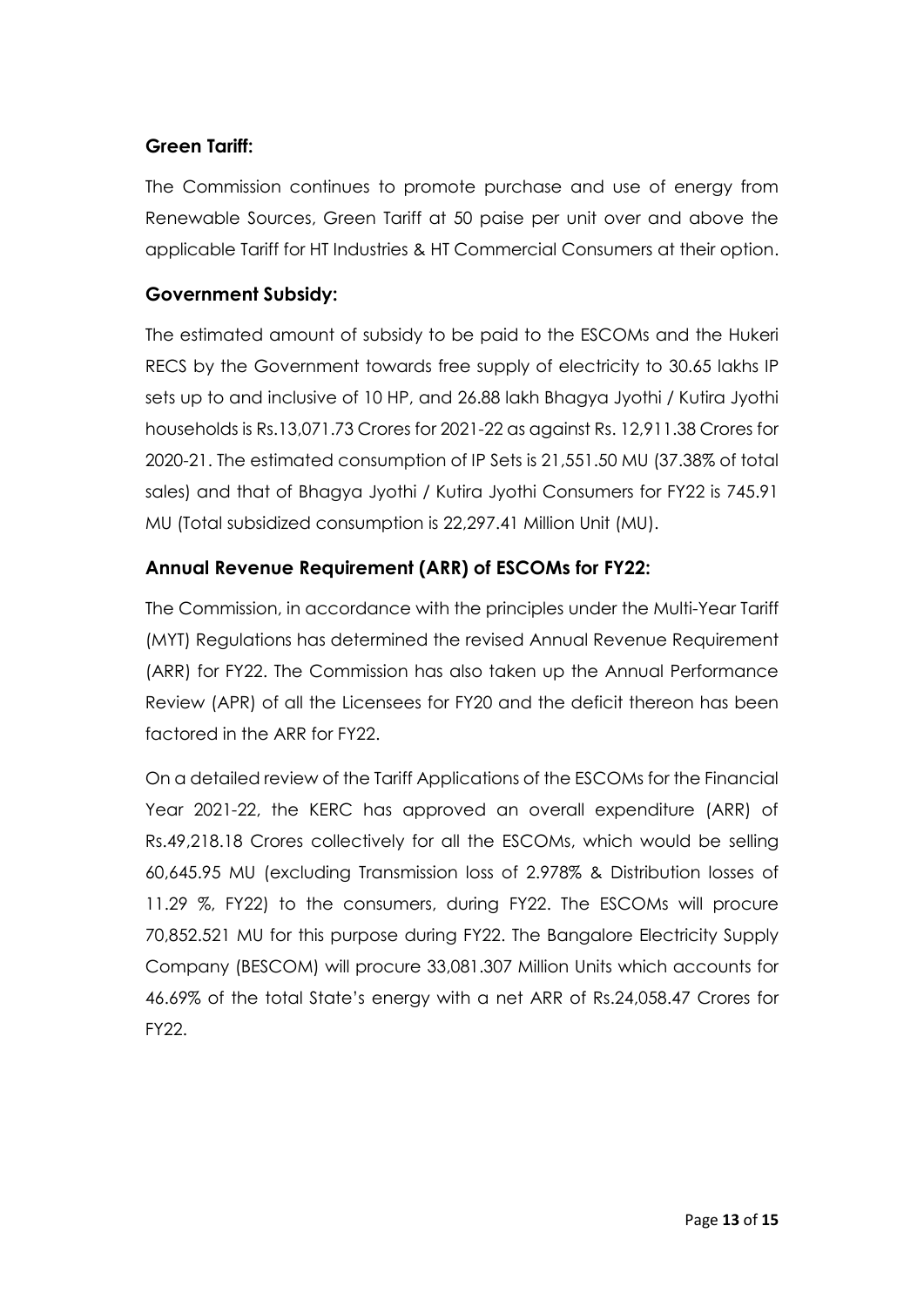Summary of the KERC Approved, revised ARR, Sales and Power Purchase, in respect of all the ESCOMs, for the FY22 is as detailed in the following table:

| SI            | <b>Particulars</b>                          | <b>FY22</b> | <b>Remarks</b>                                   |  |
|---------------|---------------------------------------------|-------------|--------------------------------------------------|--|
| <b>No</b>     |                                             |             |                                                  |  |
|               | Approved ARR by KERC<br>Rs. Crores (ESCOMs) | 49,218.18   |                                                  |  |
| $\mathcal{P}$ | Approved ARR by KERC<br>Rs. Crores (HRECS)  | 171.49      |                                                  |  |
| 3             | Approved sales in MU<br>(ESOMs)             | 60,645.95   | Excluding T & D<br>Losses as indicated<br>below. |  |
| 4             | Approved sales in MU<br>(Hukeri RECS)       | 273.98      | Excluding T & D<br>Losses as indicated<br>below. |  |
| .5            | Approved Transmission<br>loss %             | 2.978       |                                                  |  |
| 6             | Approved Distribution loss<br>% (ESCOMs)    | 11.29       |                                                  |  |
| 7             | Power purchase in MU                        | 70,852.52   | FY21-73,104.34 MU                                |  |

The ESCOMs and Hukeri RECS had filed applications for approval of Annual Performance Review (APR) for FY20 and the revision of Annual Revenue Requirement (ARR) for FY22 with proposals for revision of tariff for FY22 citing reasons of overall increase in the cost of power purchase and also increase in the cost of their operations. The ESCOM-wise, proposed and approved Annual Revenue Requirement (ARR) for FY22 (including the carry forward deficit for FY20) are as under:

## **ESCOM-wise Proposed and Approved ARR for FY22:**

| <b>ESCOM</b>       | <b>FY22</b> |                    |  |
|--------------------|-------------|--------------------|--|
|                    | As Filed    | <b>As Approved</b> |  |
| <b>BESCOM</b>      | 24,462.37   | 24,058.47          |  |
| <b>MESCOM</b>      | 5.119.61    | 4.507.65           |  |
| <b>CESC Mysore</b> | 6.024.13    | 5,180.69           |  |
| <b>HESC OM</b>     | 9,890.72    | 9,519.60           |  |
| <b>GESCOM</b>      | 7.129.59    | 5.951.77           |  |
| Hukeri RECS        | 230.83      | 171.49             |  |
| Total              | 52,857.25   | 49.389.67          |  |

#### **[Figures in Rs. Crores]**